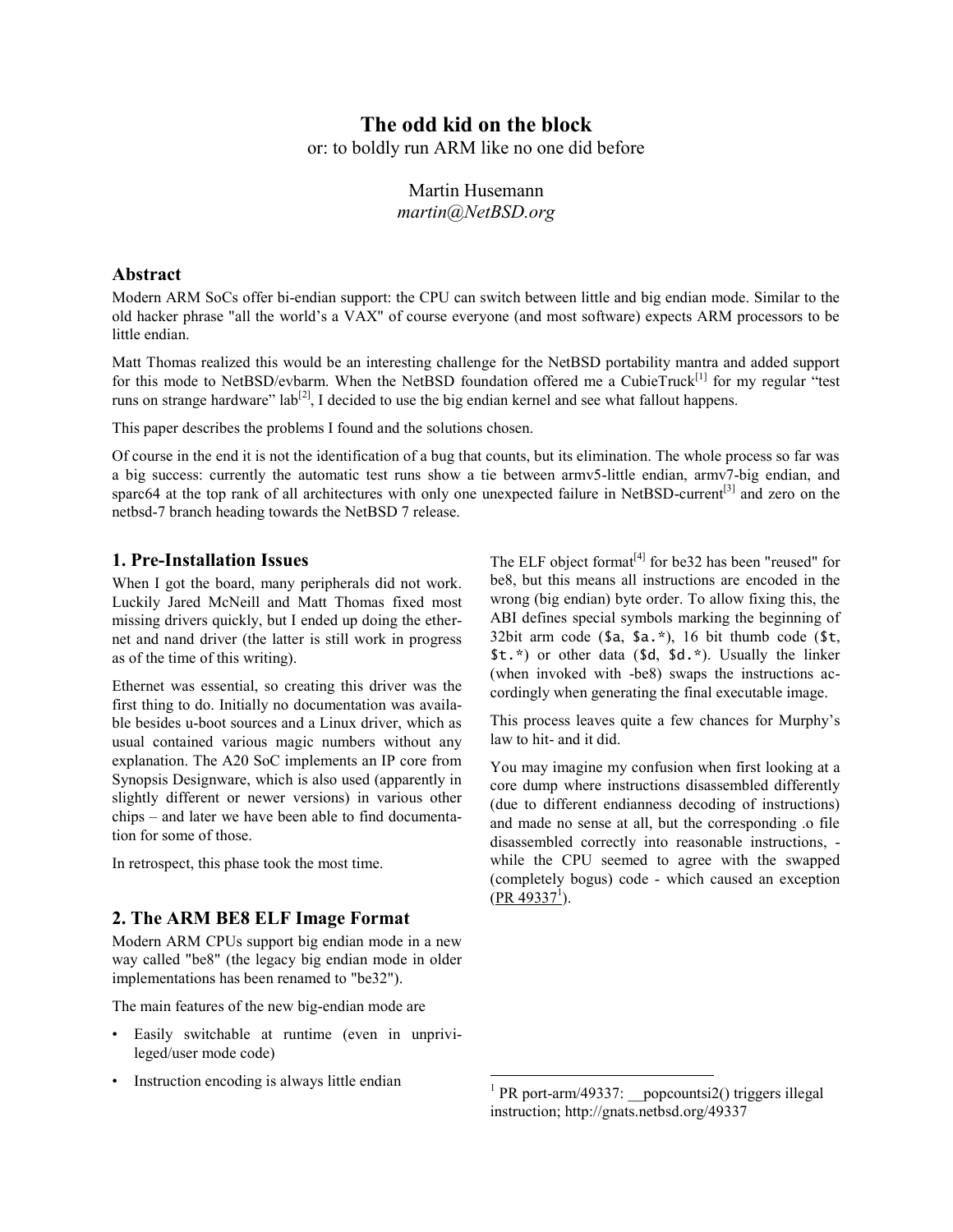### **3. Big endian Problems found**

The big endian testing revealed the following problems:

#### **3.1. Early serial console code had byte order issues**

To allow sending debug output to the serial port before attaching any drivers, a simple polled "early console" is setup (struct consdev awin earlycons<sup>2</sup>) and two simple functions send and receive characters to/from it. Since there is no suitable bus space to available yet, this functions access the hardware registers directly – and this access was done in host byte order. A noticeable delay was caused by this, as the hardware never reported TXRDY. The delay was followed by some paragraphs of garbage output, until finally the kernel console driver attached and normal boot messages followed.

After identifying the issue, the obvious fix was easy: insert le32toh() calls, like:

```
while ((le32toh(uart_base[com_lsr])
                         & 2x \text{ LSR_TXRDY} = 0 & 2x - \text{time} > 0\mathbf{r}; \mathbf{r}; \mathbf{r}; \mathbf{r}; \mathbf{r}; \mathbf{r}; \mathbf{r}; \mathbf{r}; \mathbf{r}; \mathbf{r}; \mathbf{r}; \mathbf{r}; \mathbf{r}; \mathbf{r}; \mathbf{r}; \mathbf{r}; \mathbf{r}; \mathbf{r}; \mathbf{r}; \mathbf{r}; \mathbf{r}; \mathbf{r};
```
#### **3.2. MMC driver used host endianness in DMA descriptors**

A similar error happened in the awin\_mmc.c driver. While standard access to hardware registers automatically deals with host endianness at the bus\_space layer, all DMA descriptors passed to the device or received from it need special care to ensure the device and the host CPU talk the same byte-order. This is easy to overlook, resulting in arbitrary DMA operations overwriting random memory and (in my case) the device locking up hard. But it also is easy to fix by inserting  $htole32<sup>3</sup>$  and</u> le32toh calls (the latter were not needed in this case, since the device reports all status information via registers).

#### **3.3. Kernel module loader did not support BE8 instruction swaps**

During automatic test runs the kernel module loader is exercised. When first tried, this caused crashes, as reported in PR  $49299<sup>4</sup>$ .

The module loadable files are not finally linked (with -be8 option), but instead handled by the kernel object loader. The load had to be taught about the magic \$a (and friends) symbols and do byte swapping postload. This turned out to be quite simple:

```
<sup>3</sup> sys/arch/arm/allwinner/awin_mmc.c, lines 756ff
```
 $\overline{a}$ 

```
4
PR port-arm/49299: earmv7hfeb kernels can not load 
modules; http://gnats.netbsd.org/49299
```
The basic idea of the special marker symbols (as described above) is: when running on a BE8 CPU, you have to know which parts of .text (or other sections containing program code) are raw data, 32bit arm code, and 16bit thumb code. Once identified, you swap 32bits in the arm code sections, or 16bits in the thumb code. Only the start of the parts is marked with a "\$d", "\$a" or "\$t" symbol (or numbered variants of it, like "\$a.1").

We do the needed byte swapping in the kobj machdep function, which is called right after a module has been loaded and relocations fixed up:

```
int
kobj_machdep(kobj_t ko, void *base,
     size_t size, bool load)
{ 
         if (load) {
#if __ARMEB__
                  if (CPU_IS_ARMV7_P())
                           kobj_be8_fixup(ko);
#endif
```
Then we need a simple function to categorize symbols:

 $2$  sys/arch/arm/allwinner/awin\_board.c, lines 96-125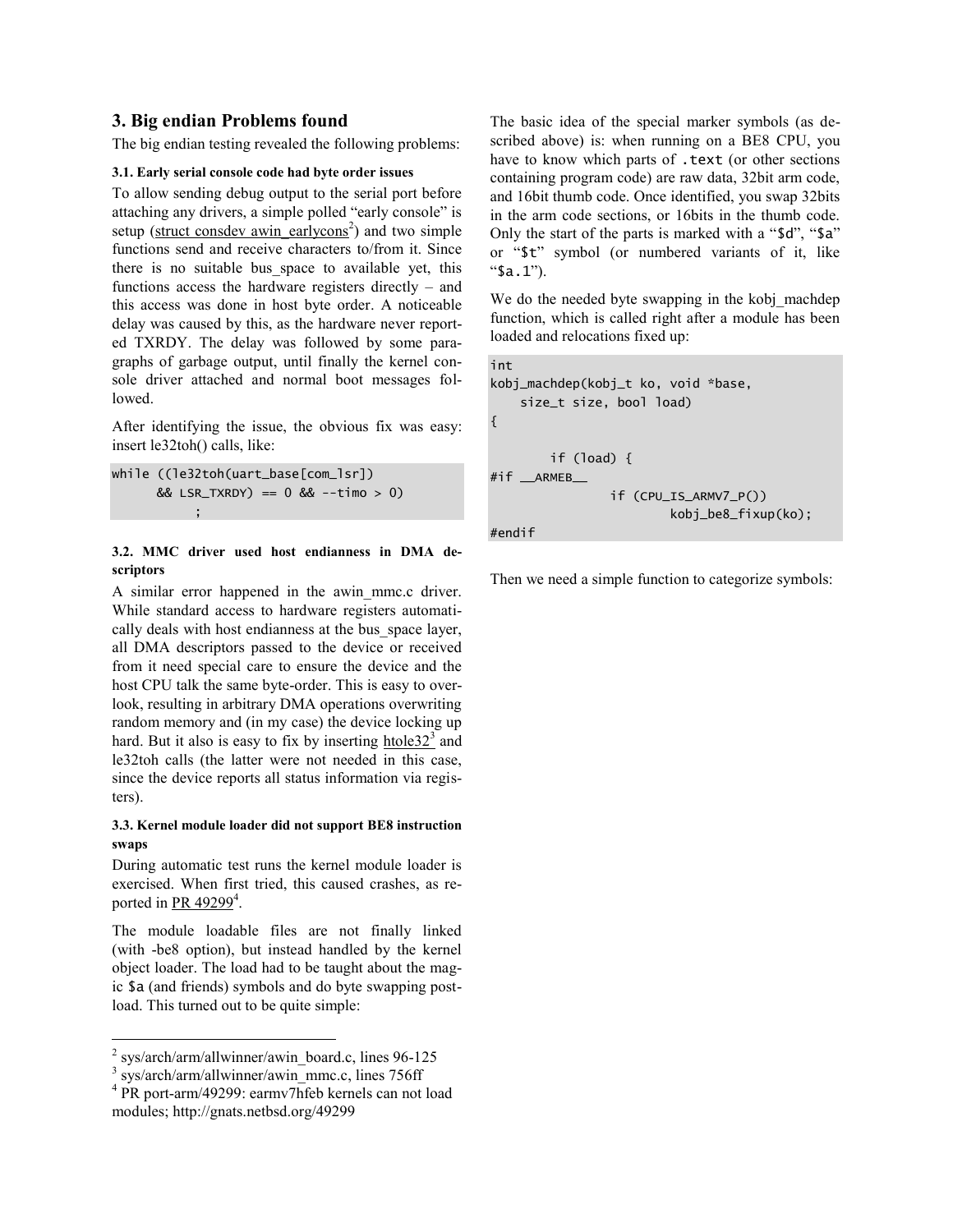```
/*
* See ELF for the ARM Architecture,
     Section 4.5.5: Mapping Symbols
 * ARM reserves $a/$d/$t (and variants
     like $a.2) to mark start of
 * arm/thumb code sections to allow
     conversion from ARM32-EB to -BE8
 * format.
 */
static enum be8_magic_sym_type
be8_sym_type(const char *name, int info)
{
     if (ELF_ST_BIND(info) != STB_LOCAL)
             return Other; 
     if (ELF_ST_TYPE(info) != STT_NOTYPE)
             return Other;
    if (name[0] != '$' || name[1] == '\0' ||
        (name [2] != '\\0' & %name [2] != '') return Other;
    switch (name[1]) {
    case 'a':
            return ArmStart;
    case 'd':
            return DataStart;
    case 't':
            return ThumbStart;
    default: 
            return Other;
    }
}
```
We can then use the convenient ksyms mod foreach iterator function to find all relevant symbols, categorize them, count them or enter them into a list:

```
/*
* Count all special relocations symbols
*/
ksyms_mod_foreach(ko->ko_name,
     be8_ksym_count, &relsym_cnt);
```
Here is the counting callback function as an example how the iterator callback looks:

```
static int
be8_ksym_count(const char *name,
     int symindex, void *value,
     uint32_t size,
     int info, void *cookie)
{ 
  size t * res = cookie:
   enum be8_magic_sym_type t =
            be8_sym_type(name, info);
  if (t != other) (*res)++;
   return 0;
}
```
Straight forward. I am leaving out the boring details of the other steps, you can check them at kobj machdep. $c^5$ . We need another iterator callback function to enter the symbols into a pre-allocated array, then a comparator function to sort symbols by address via kheapsort, and finally just run through the sorted array, swapping 16 or 32 bytes – or not at all, depending on the last symbol marker type we have seen.

Since we inserted this all at the beginning of kobj machdep(), cache coherency/flushing is handled later anyway.

After this change, module loading worked – but showed another issue (see  $PR$  49396<sup>6</sup>) on machines with large memory using a direct mapped kernel segment: modules may be loaded too far away from kernel text – but this is not BE8 specific. It will be solved by adjusting compiler options (-mlong-calls or similar), or changing the location where modules are loaded (like on other architectures). A combination of MMU details and possible branch distance range make this not as easy as it sounds, this will need further investigation.

#### **3.4. libgcc was miscompiled, so -eb8 swaps did not work at link time**

Very similar to the kernel loader issue, and also very confusing, this issue came up early: late in the boot process,  $fc$ -cache $(1)$  is run to update the X font cache. On the CubieTruck this program invocation crashed, resulting in an error log from the rc scripts.

This was the first time erroneously swapped instruction encodings came up and I did not have my homework

5 sys/arch/arm/arm32/kobj\_machdep.c, lines 210-394

http://gnats.netbsd.org/49396

 $\overline{a}$ 

<sup>&</sup>lt;sup>6</sup> PR kern/49396: reproducable panic on puffs;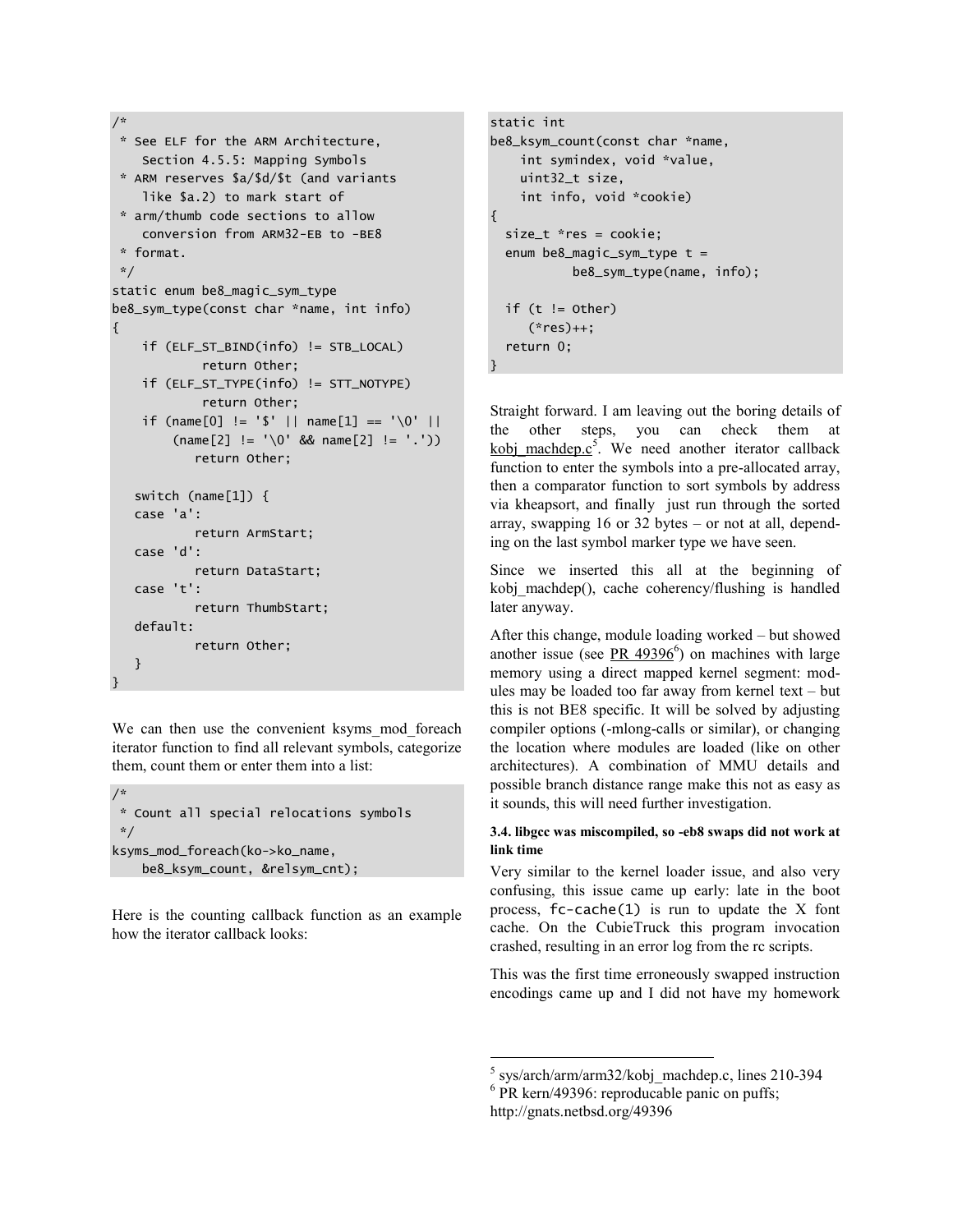(learning the details about BE8) done, so the original bug report was fuzzy:  $PR$  49337<sup>7</sup>.

Later analysis showed: the magic local symbols marking 32bit code sections (and thus instructing the linker to swap for be8 mode) had been removed, resulting in byte swapped code for all gcc intrinsic functions.

In a standard build, NetBSD does not use the gcc provided build infrastructure to build libgcc, instead all "configury" is done upfront during a step called "mknative", and the resulting makefile fragments and header files are then committed to the NetBSD tree. This guarantees reproducible build results and allows for easier cross builds. The Net-BSD makefiles driving the final build of libgcc force visibility of all libgcc symbols to be "hidden" and play some tricks that involved a strip and ld –r step. Unfortunately strip does like it is told – and strips all local symbols, including the EABI reserved byte swapping markers \$d, \$a and \$t. The final link step creating libgcc\_s.so later could not identify the BE8 instructions, so did not swap anything, resulting in reversed byte order instructions in the shared library.

Once identified, a fix was simple: strip got replaced by a slightly cleverer objcopy invocation, preserving the special \$-symbols.

#### **3.5. "run" in gdb did not work**

When automatic test runs result in failures, it is often useful to run the test program inside gdb and set breakpoints, so state can be examined before the failure happens. Unfortunately this did not work on BE8 ARM, as reported in  $PR$  49445 $^8$ .

Now how do you debug gdb, if you cannot run gdb in gdb? Even if you can run gdb in gdb it is a bit scary, recursive and insane. Given the history so far of byte swapping (or lack of) operations for BE8 code, it was likely that this was another instance. Code reading in gdb showed that newer ARM targets used two different markers for endianness in their struct gdbarch\_info: byte\_order for general operations and byte\_order\_for\_code for instructions. However, the NetBSD specific code in [armnbsd-tdep.c](http://nxr.netbsd.org/xref/src/external/gpl3/gdb/dist/gdb/armnbsd-tdep.c#45)<sup>9</sup> had not been updated.

The code in question selects the encoding for breakpoint instructions. Gdb automatically inserts a breakpoint in the runtime linker, ld.elf\_so, which gets hit after loading any new shared library. Due to the wrong endianness of the breakpoint encoding, the ld.elf\_so code was modified but the breakpoint not hit. The correct breakpoint encoding is an undefined instruction:

| 110000e6 | : <undefined> instruction:</undefined> |  |
|----------|----------------------------------------|--|
|          | 0xe6000011                             |  |

but with reversed byte order it is a conditional signed multiply:

|  | e6000011 | smlattne |  |  | r0, r6, r0, r0 |  |
|--|----------|----------|--|--|----------------|--|
|--|----------|----------|--|--|----------------|--|

So instead of causing an invalid instruction trap, which would have been trapped by gdb, the code modified register r0 and continued to run into unrelated code since the "breakpoint" replaced a return instruction, as that is the only instruction in \_rtld\_debug\_state:

```
(gdb) x/3i _rtld_debug_state
  0x21e8 <_rtld_debug_state>: bx lr
   0x21ec <_rtld_objlist_clear>:
                          mov r12, sp
   0x21f0 <_rtld_objlist_clear+4>:
         push {r3, r4, r11, r12, lr, pc}
```
The sole purpose of the  $<sub>rt1d</sub>$ -debug\_state()<sup>10</sup></sub> function is to provide a hook for debuggers. But now execution continued in \_rtld\_objlist\_clear, with bogus arguments.

Fixing the NetBSD gdb target code to use the new byte\_order\_for\_code field resolved this issue.

### **4. Other problems found**

Not all issues hit were caused by byte order differences, but just being different.

#### **4.1. C++ exception unwinding did not work**

When compiled with gcc (we offer clang/llvm as an option on ARM), NetBSD uses a strange combination of libstdc++ from gcc and the native libunwind (based on LLVM runtime code).

The automatic testing framework (ATF) is written in C++, and one of its internal tests cases reliably failed with a segmentation violation during exception unwinding, as reported in PR  $49444^{11}$ .

Exceptions are evil, and unwinding them is close to a black art. The toolchain creating binaries produces additional data, called CFI (call frame information)

 $\overline{a}$ 

 7 PR port-arm/49337: \_\_popcountsi2() triggers illegal instruction; http://gnats.netbsd.org/49337

<sup>8</sup> PR toolchain/49445: gdb can't "run" programs on BE8 arm; http://gnats.netbsd.org/49445

<sup>9</sup> external/gpl3/gdb/dist/gdb/armnbsd-tdep.c, line 45ff

 $10$  libexec/ld.elf so/rtld.c, lines 1431ff

<sup>&</sup>lt;sup>11</sup> PR lib/49444:  $c++$  exception unwinding broken on BE8 arm; http://gnats.netbsd.org/49444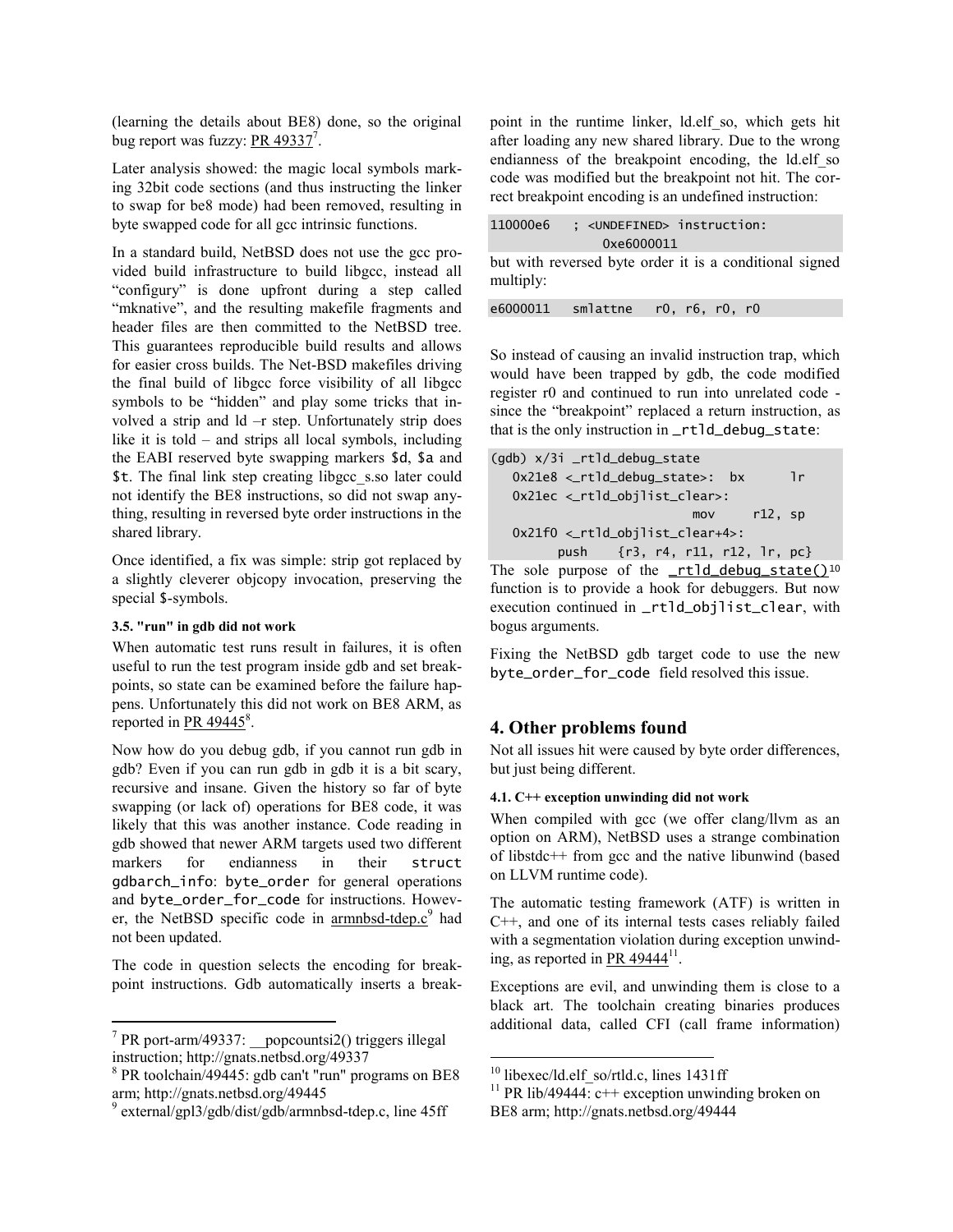encoded in DWARF (the ELF debug information format) and stored in the .eh frame section of the binary. To save space, parts of the data are compressed as byte code for a special finite state machine.

To unwind an exception, the current PC is looked up in the unwind info, and then instructions there are followed how to get to the callers frame and the process is repeated, frame by frame.

The objdump(1) utility can dump the DWARF data in readable form, but the output looked wrong, especially the PC ranges given have an offset which has not been explained to me so far, maybe it is a bug in objcopy or BFD, but at first sight it seemed to point at gcc creating bogus unwind info. Comparing with very similar output for the (working) little endian ARM case ruled this out.

There is another tool in the binutils collection, readelf(1), which does not use the object format agnostic libbfd, but is hardcoded for ELF. It can also decode the CFI data, and displays it correctly  $-$  so gcc was off the hook.

Adding annotations to the unwind library showed this was a bug in a binary search, when the target PC was in the last block of data, but not the first address of that range. A slightly different overall memory mapping triggered this, the little endian version was just lucky.

#### **4.2. FPU exceptions missing**

The cortex-7 CPUs do not implement FPU-exceptions, so a few test programs had to be adjusted. The trick is to test whether the FP\_X\_INV bit is sticky in the FPU exception mask:

```
#elif defined(__arm__) && !__SOFTFP__
     /*
      * Some NEON fpus do not implement IEEE
        exception handling,
      * skip these tests if running on them
        and compiled for
      * hard float.
     */
     if (0 == fpsetmask(fpsetmask(FP_X_INV)))
        atf_tc_skip("FPU does not implement"
                     " exception handling");
```
#### #endif

This might look like a copy & paste error at quick glance, but it is correct: the inner fpsetmask sets the exception enable bit for invalid operations and returns the previous mask. The outer fpsetmask restores the previous mask and returns the FP\_X\_INV from the inner call if the FPU implements it, or zero if not.

#### **4.3. Unaligned access works**

Similarly, ARM since version 6 does not require the same strict alignment as older versions. To help user land programs to query this property, a sysctl (machdep.unaligned\_sigbus) has been implemented and is now used in tests for alignment exceptions.

The same sysctl already existed on the Alpha architecture (where it even is user settable, so the behavior can be changed at runtime and the kernel fixes access in trap handlers). This is not possible on ARM, but adding the sysctl value read-only made modifications of the test code very simple:

```
#if defined(__alpha__) || defined(__arm__)
     int rv, val;
     size_t len = sizeof(val);
     rv = sysctlbyname(
        "machdep.unaligned_sigbus",
        &val, &len, NULL, 0);
    ATF_REQUIRE(rv == 0);if (va) == 0) atf_tc_skip("No SIGBUS signal for"
                       " unaligned accesses");
```
#endif

The only necessary user land change here was modifying the #if instruction to include ARM. The kernel side implementation is trivial as well: the current CPU is tested for supporting ARMv6 or ARMv7 instructions:

```
cpu_unaligned_sigbus =
     !CPU_IS_ARMV6_P() && !CPU_IS_ARMV7_P();
```